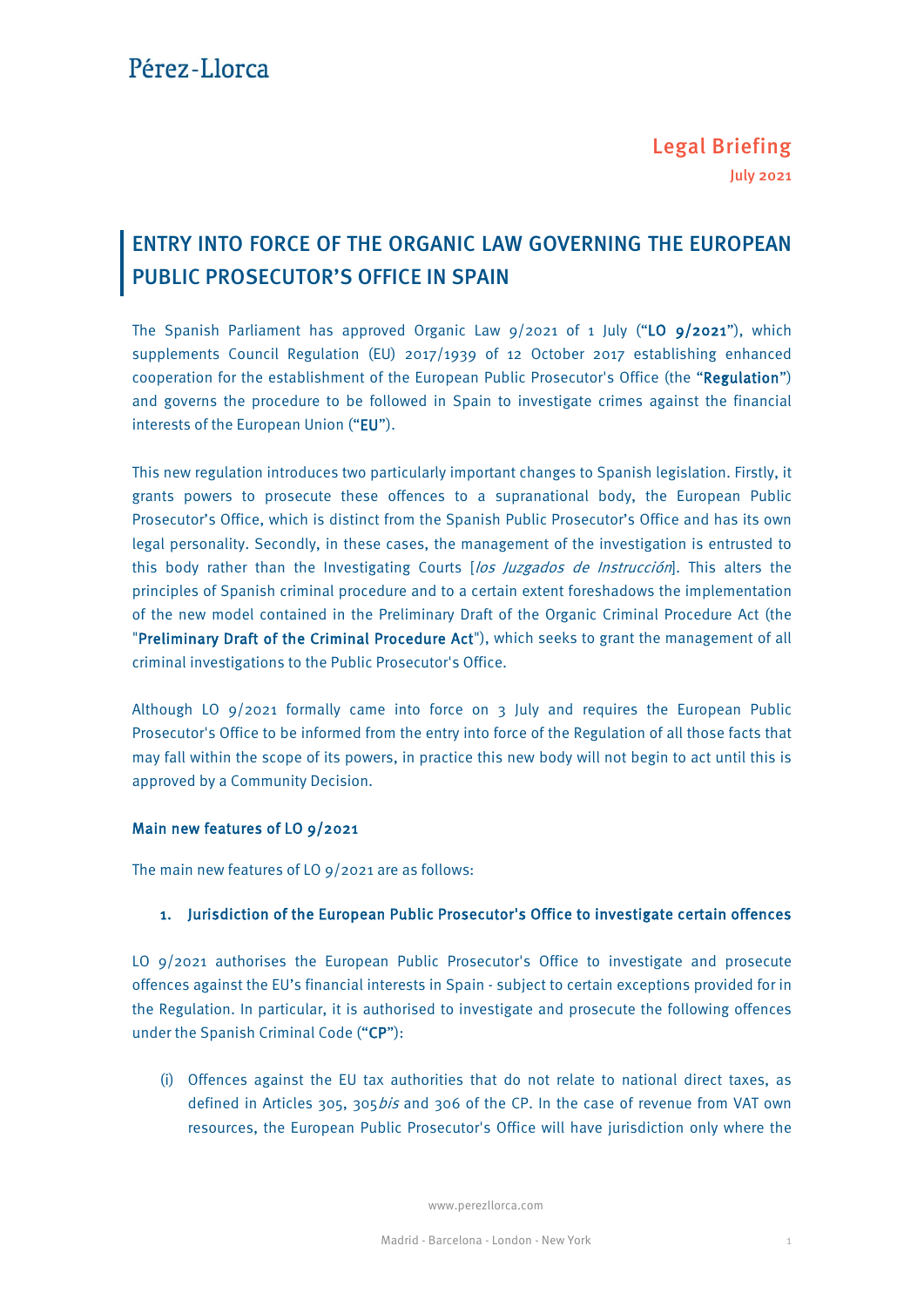# Pérez-Llorca

offences relate to the jurisdiction of two or more Member States and involve EUR 10 million in total.

- (ii) The offence of fraud in relation to European subsidies and aid, as defined in Article 308 of the CP.
- (iii) Money laundering offences involving assets originating from offences against EU financial interests.
- (iv) Offences of bribery, embezzlement and those contained in Organic Law 12/1995, of 12 December, on the Prevention of Smuggling.
- (v) The offence of participation in a criminal organisation as defined in Article  $570$  bis of the CP, when the main activity of the organisation is to commit any of the above offences.

Under the Regulation, the jurisdiction of the European Public Prosecutor's Office may also be expanded to include offences inextricably linked to those referred to in (i) to (iv) above.

Furthermore, although LO 9/2021 refers, on a supplementary basis, to the regulation contained in the current Spanish Criminal Procedure Act, it excludes the application of the time limits for the duration of the criminal investigations provided for in Article 324 of the Act.

### 2. Jurisdiction of the National Court

LO 9/2021 grants the National Court judicial authority to prosecute these crimes – except for those cases in which privilege of jurisdiction [aforamiento] arises - through the Central Criminal Courts or the Criminal Chamber, depending on the seriousness of the crime in question.

### 3. The position of Supervisory Judge is introduced

In relation to the provisions established in the Preliminary Draft of the Criminal Procedure Act, LO 9/2021 orders the creation of the position of Supervisory Judge, whose main function will be to control the investigative activity of the European Public Prosecutor's Office and whose decisions may be subject to appeal in certain cases.

Given that, to date, this position does not exist in the Spanish legal system, LO  $9/2021$  provides for its functions to be performed by the Central Investigating Courts of the National Court – except for those cases in which privilege of jurisdiction arises. The functions granted to the Supervisory Judge are as follows:

- (i) To authorise investigative measures that restrict fundamental rights.
- (ii) To authorise personal precautionary measures the adoption of which is reserved for the judicial authority.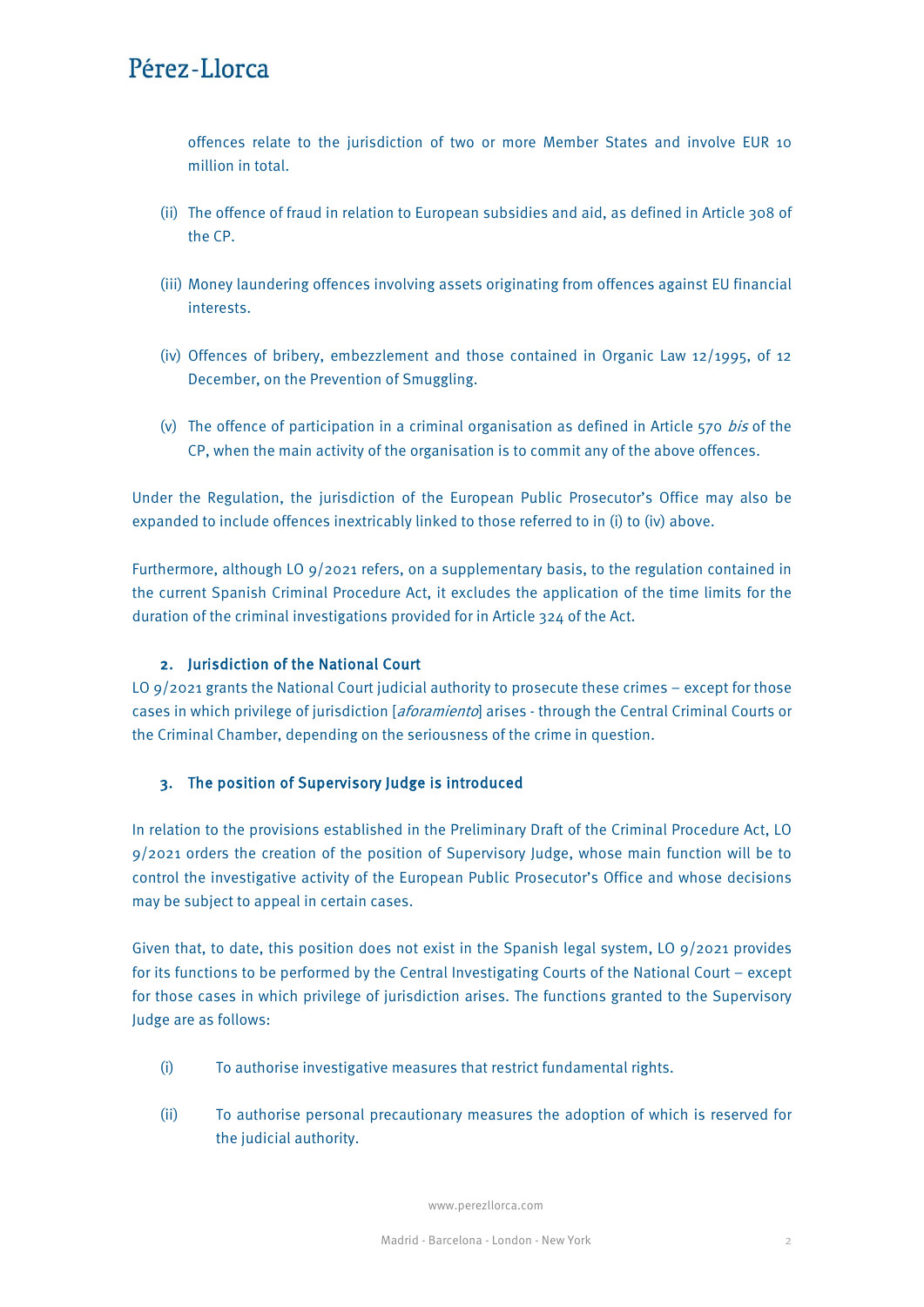# Pérez-Llorca

- (iii) To safeguard sources of personal evidence against the risk of their loss.
- (iv) To authorise the secrecy of the investigation and its renewal.
- (v) To authorise the opening of oral proceedings or the dismissal of the case.
- (vi) To resolve appeals lodged against decisions made by the European Public Prosecutor's Office.
- (vii) To adopt the appropriate measures for the protection of witnesses and experts.

### 4. Private prosecutions are prohibited and the separate exercise of civil action is permitted

Following the provisions of the other European countries that have implemented the Regulation, LO 9/2021 prohibits private prosecutions in these proceedings.

A new feature of the civil action is that the victims of the crime may bring it separately from the criminal action. In such cases, they may appear exclusively as civil plaintiffs in the proceedings.

### 5. New configuration of the intermediate stage of criminal proceedings. The preliminary hearing

LO 9/2021 effectively abolishes the issuing of what is now known as a "conversion order". Instead, the European Public Prosecutor is authorised to issue a "decree terminating the proceedings", which may entail: (i) the provisional closure of the proceedings; (ii) a request for a consent decree; (iii) a request for the opening of oral proceedings, bringing an indictment; or (iv) bringing criminal proceedings before the judicial authorities of another Member State, ordering the proceedings to be closed in Spain.

In the event that the European Public Prosecutor files an indictment - which may be followed, where appropriate, by those of the private prosecutors and civil plaintiffs - the defence may oppose it by filing the now-familiar defence brief. However, and again in keeping with the spirit of the Preliminary Draft of the Criminal Procedure Act, the latter may include a specific section in which the accusations made are challenged, if it is considered that there are grounds for dismissing the case.

If this is the case, LO 9/2021 orders the holding of a hearing before the Supervisory Judge - known as a "preliminary hearing" - in which all parties will be heard and the grounds for the challenge will be examined. The decision taken by the Supervisory Judge may only be appealed against if he decides to dismiss the proceedings. Otherwise, the already well-known "order to open the oral proceedings" will be issued.